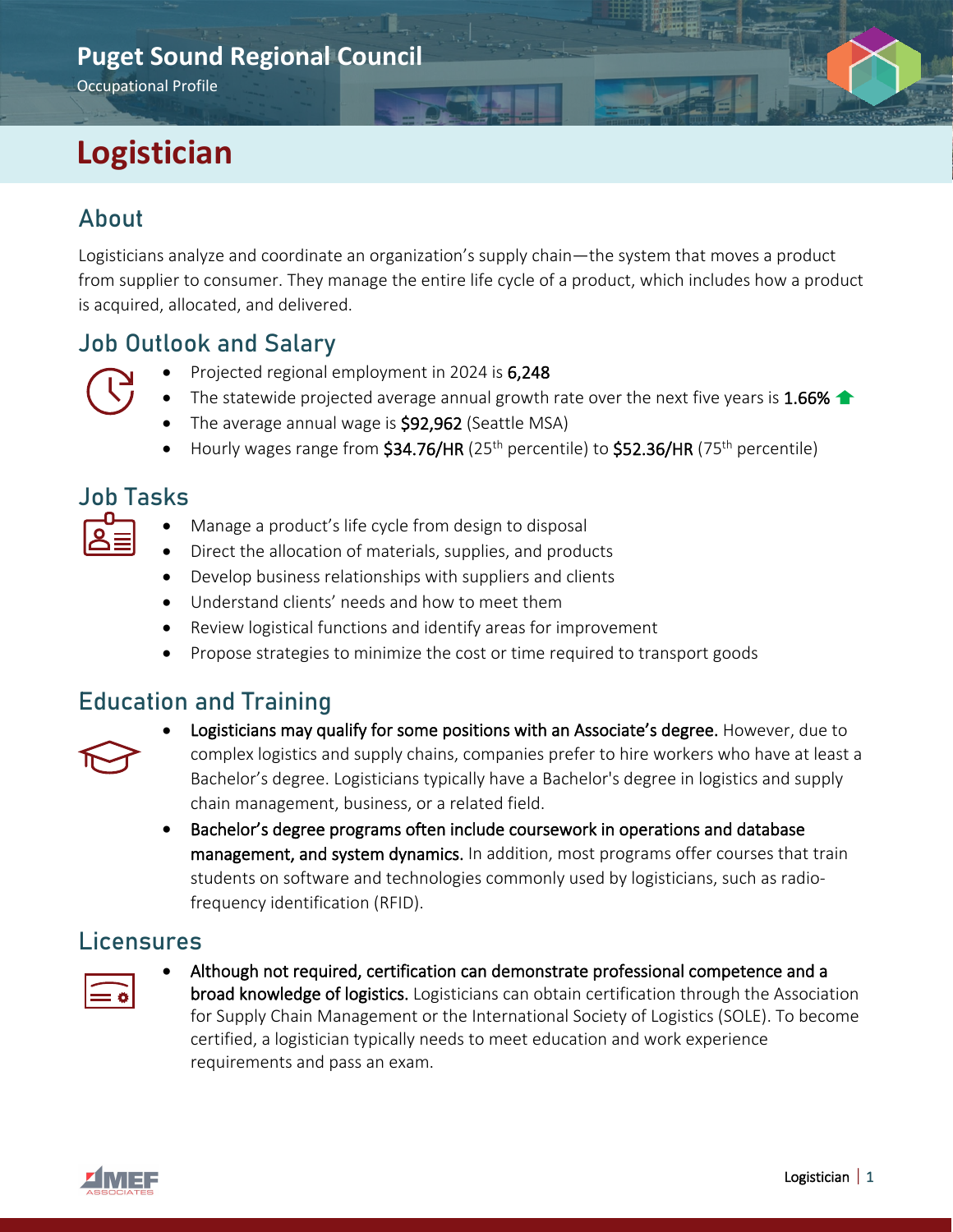## Work Schedule



The majority of logisticians work full time and they sometimes work overtime to ensure that operations stay on schedule.

#### **Skills**



- **Communication skills.** Logisticians need strong communication skills to collaborate with colleagues and do business with suppliers and customers.
- *Critical-thinking skills.* Logisticians must develop, adjust, and carry out logistical plans. They often must find ways to reduce costs and improve efficiency.
- Customer service skills. Logisticians must know the needs of their customers in order to coordinate the movement of materials between suppliers and customers. They gain this knowledge through listening to the customer and applying their knowledge of the products and systems to provide what is required.
- Organizational skills. Logisticians must be able to keep detailed records and simultaneously manage several projects in a fast-paced environment.
- Problem-solving skills. Logisticians must handle unforeseen issues, such as delivery problems, and adjust plans as needed to resolve the issues.

## **Technology**



- Enterprise resource planning ERP software: Microsoft Dynamics; Oracle JD Edwards EnterpriseOne
- Materials requirements planning logistics and supply chain software: RedPrairie E2e; Warehouse management system WMS
- Project management software: Microsoft Project; Oracle Primavera Enterprise Project Portfolio Management

# Education and Training Resources

The following regional education and training programs are examples of programs in the region that can help you obtain education and credentials to become a Logistician. Some programs may require additional preparation and completion of prerequisites.

| County             | <b>Programs</b>                                                                                                                                                                                                                                                                                                                                                    |
|--------------------|--------------------------------------------------------------------------------------------------------------------------------------------------------------------------------------------------------------------------------------------------------------------------------------------------------------------------------------------------------------------|
| <b>King County</b> | Apprenti (https://apprenticareers.org/locations/washington/)<br>Bellevue College (https://www.bellevuecollege.edu/)<br>• Central Washington University, Des Moines<br>(https://www.cwu.edu/des-moines/)<br>• City University of Seattle (https://www.cityu.edu/)<br>• Green River College (https://www.greenriver.edu/)<br>Highline College (https://highline.edu) |

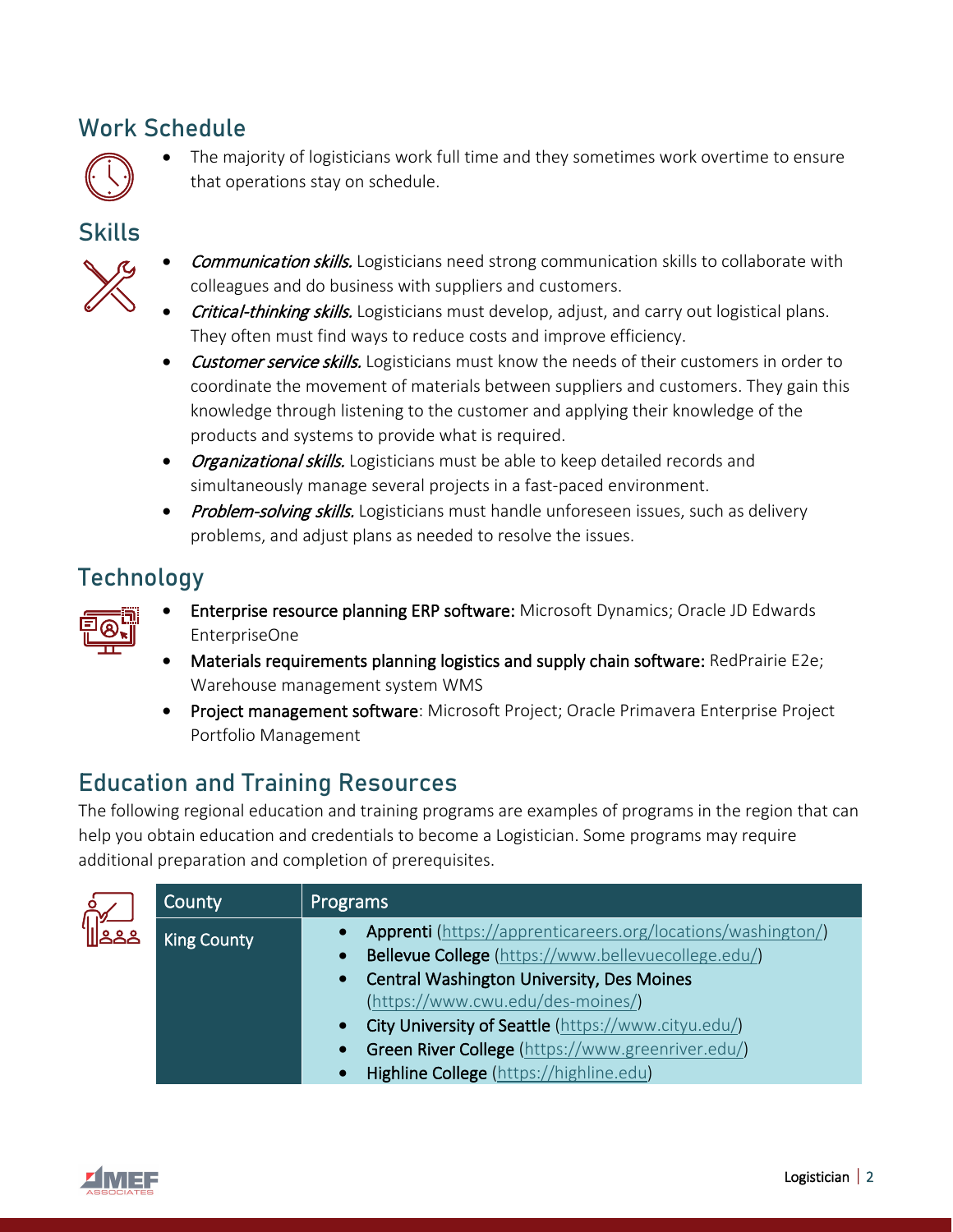| $\mathcal{L}^{\text{max}}_{\text{max}}$ and $\mathcal{L}^{\text{max}}_{\text{max}}$ and $\mathcal{L}^{\text{max}}_{\text{max}}$ and $\mathcal{L}^{\text{max}}_{\text{max}}$ |
|-----------------------------------------------------------------------------------------------------------------------------------------------------------------------------|
|                                                                                                                                                                             |
|                                                                                                                                                                             |
|                                                                                                                                                                             |
|                                                                                                                                                                             |
|                                                                                                                                                                             |
|                                                                                                                                                                             |
|                                                                                                                                                                             |
|                                                                                                                                                                             |
|                                                                                                                                                                             |
|                                                                                                                                                                             |
|                                                                                                                                                                             |
|                                                                                                                                                                             |
|                                                                                                                                                                             |
|                                                                                                                                                                             |
|                                                                                                                                                                             |
|                                                                                                                                                                             |
|                                                                                                                                                                             |
|                                                                                                                                                                             |
|                                                                                                                                                                             |
|                                                                                                                                                                             |
|                                                                                                                                                                             |
|                                                                                                                                                                             |
|                                                                                                                                                                             |
|                                                                                                                                                                             |
|                                                                                                                                                                             |
|                                                                                                                                                                             |
|                                                                                                                                                                             |
|                                                                                                                                                                             |
|                                                                                                                                                                             |
|                                                                                                                                                                             |
|                                                                                                                                                                             |
|                                                                                                                                                                             |
|                                                                                                                                                                             |
|                                                                                                                                                                             |
|                                                                                                                                                                             |
|                                                                                                                                                                             |
|                                                                                                                                                                             |
|                                                                                                                                                                             |
|                                                                                                                                                                             |
|                                                                                                                                                                             |
|                                                                                                                                                                             |
|                                                                                                                                                                             |
|                                                                                                                                                                             |
|                                                                                                                                                                             |
|                                                                                                                                                                             |
|                                                                                                                                                                             |
|                                                                                                                                                                             |
|                                                                                                                                                                             |
|                                                                                                                                                                             |
|                                                                                                                                                                             |
|                                                                                                                                                                             |
|                                                                                                                                                                             |
|                                                                                                                                                                             |
|                                                                                                                                                                             |
|                                                                                                                                                                             |
| $\mathcal{L}^{\text{max}}_{\text{max}}$ and $\mathcal{L}^{\text{max}}_{\text{max}}$ and $\mathcal{L}^{\text{max}}_{\text{max}}$                                             |
|                                                                                                                                                                             |
|                                                                                                                                                                             |
|                                                                                                                                                                             |
|                                                                                                                                                                             |
|                                                                                                                                                                             |
|                                                                                                                                                                             |
|                                                                                                                                                                             |
|                                                                                                                                                                             |
|                                                                                                                                                                             |
|                                                                                                                                                                             |
|                                                                                                                                                                             |
|                                                                                                                                                                             |
|                                                                                                                                                                             |
|                                                                                                                                                                             |
|                                                                                                                                                                             |
|                                                                                                                                                                             |
|                                                                                                                                                                             |
|                                                                                                                                                                             |
|                                                                                                                                                                             |
|                                                                                                                                                                             |
|                                                                                                                                                                             |
|                                                                                                                                                                             |

## Resources to Scholarships and Assistance Programs

- Washington State Opportunity Scholarship:<https://www.waopportunityscholarship.org/about/>
- Washington College Grant:<https://wsac.wa.gov/wcg>